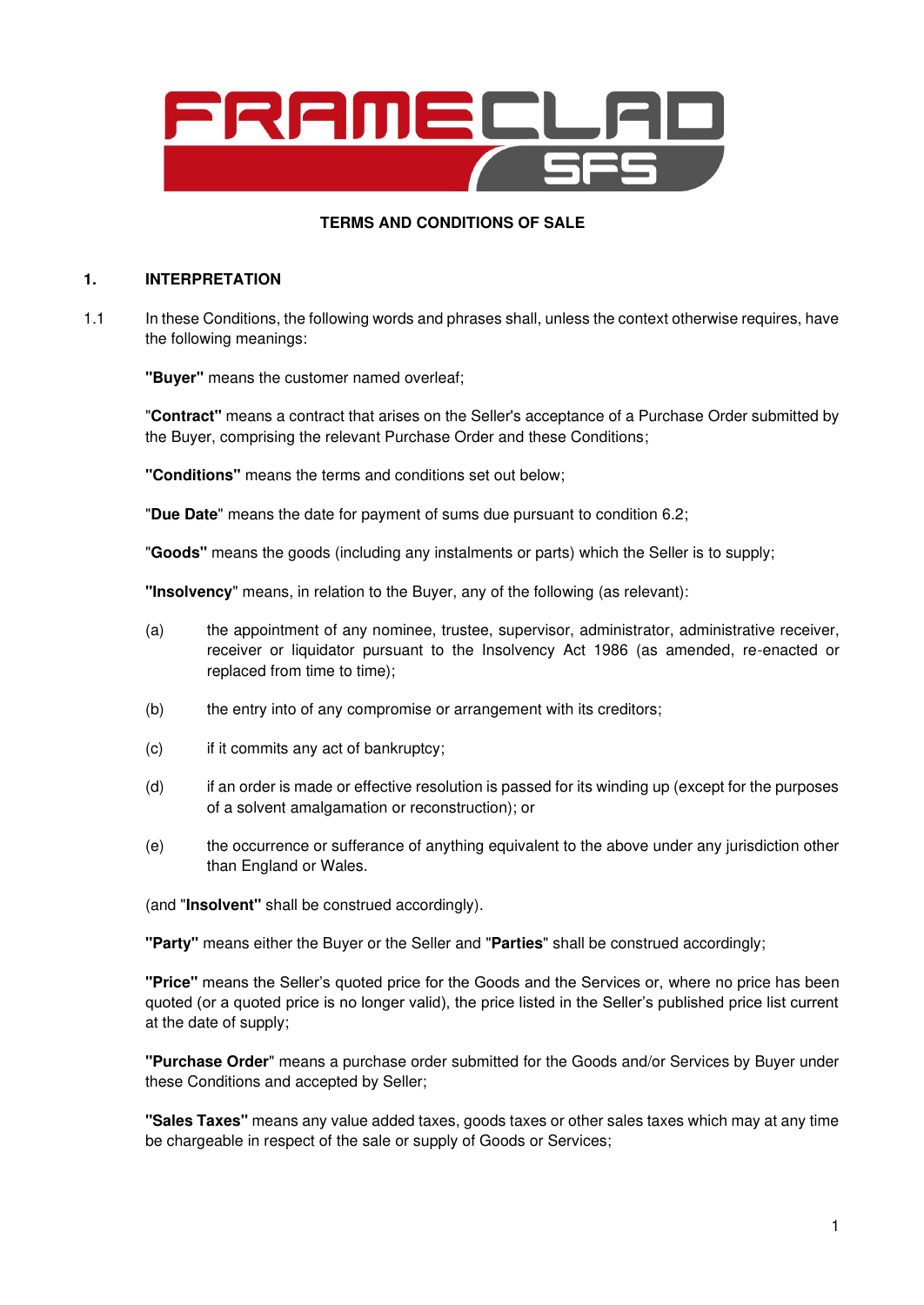**"Seller"** means Frameclad Limited registered in England (under number 07084030) at Building 40 Third Avenue, Pensnett Trading Estate, Kingswinford, West Midlands, England, DY6 7UP;

"**Services"** the services (including any repair work or instalments) which the Seller is to perform.

- 1.2 In these Conditions:
	- (a) any gender includes any other gender;
	- (b) a reference to a statutory provision includes a reference to that provision as extended, applied, amended or enacted from time to time and includes any subordinate legislation;
	- (c) references to "the Goods", "the Contract", "the Services", "the Purchase Order" "the Price" or any payment includes any part of them.

## **2. BASIS OF THE SALE**

- 2.1 The Seller shall sell and the Buyer shall buy the Goods and the Services subject to these Conditions, which supersede any other terms and which govern the Contract to the exclusion of any terms and conditions which the Buyer purports to apply or which are implied by trade, custom or course of dealing.
- 2.2 No terms or conditions endorsed upon, delivered with or contained in the Buyer's order or other document will form part of the Contract simply as a result of such document being delivered to the Seller or referred to in the Contract.
- 2.3 Each Purchase Order submitted by the Buyer to the Seller shall be deemed to be an offer by the Buyer to purchase Goods and Services subject to these Conditions.
- 2.4 Any variation to these Conditions is of no effect unless agreed in writing by an authorised representative of the Seller.
- 2.5 These Conditions constitute the entire agreement between Buyer and Seller for the supply of the Goods and the Services.
- 2.6 The Seller's employees or agents are not authorised to make any representation concerning the Goods or Services unless confirmed by the Seller in writing, and the Buyer acknowledges that it does not rely on, and waives any claim for breach of, any such unconfirmed representation (unless such representation is made fraudulently).
- 2.7 Any advice or recommendation given by the Seller or its employees or agents to the Buyer as to the storage, application or use of the Goods which is not confirmed in writing by the Seller is followed or acted upon entirely at the Buyer's own risk.
- 2.8 Any typographical, clerical or other error or omission in any document or information issued by the Seller shall be subject to correction without any liability on the part of the Seller.

### **3. QUOTATIONS, PURCHASE ORDERS AND SPECIFICATIONS**

- 3.1 A quotation by the Seller is not an offer. Quotations are subject to withdrawal or revision at any time before acceptance of the Buyer's order by the Seller.
- 3.2 No Purchase Order submitted by the Buyer is accepted by the Seller until the Seller confirms its acceptance (orally or in writing) or (if earlier) the Seller delivers the Goods or supplies the Services to the Buyer.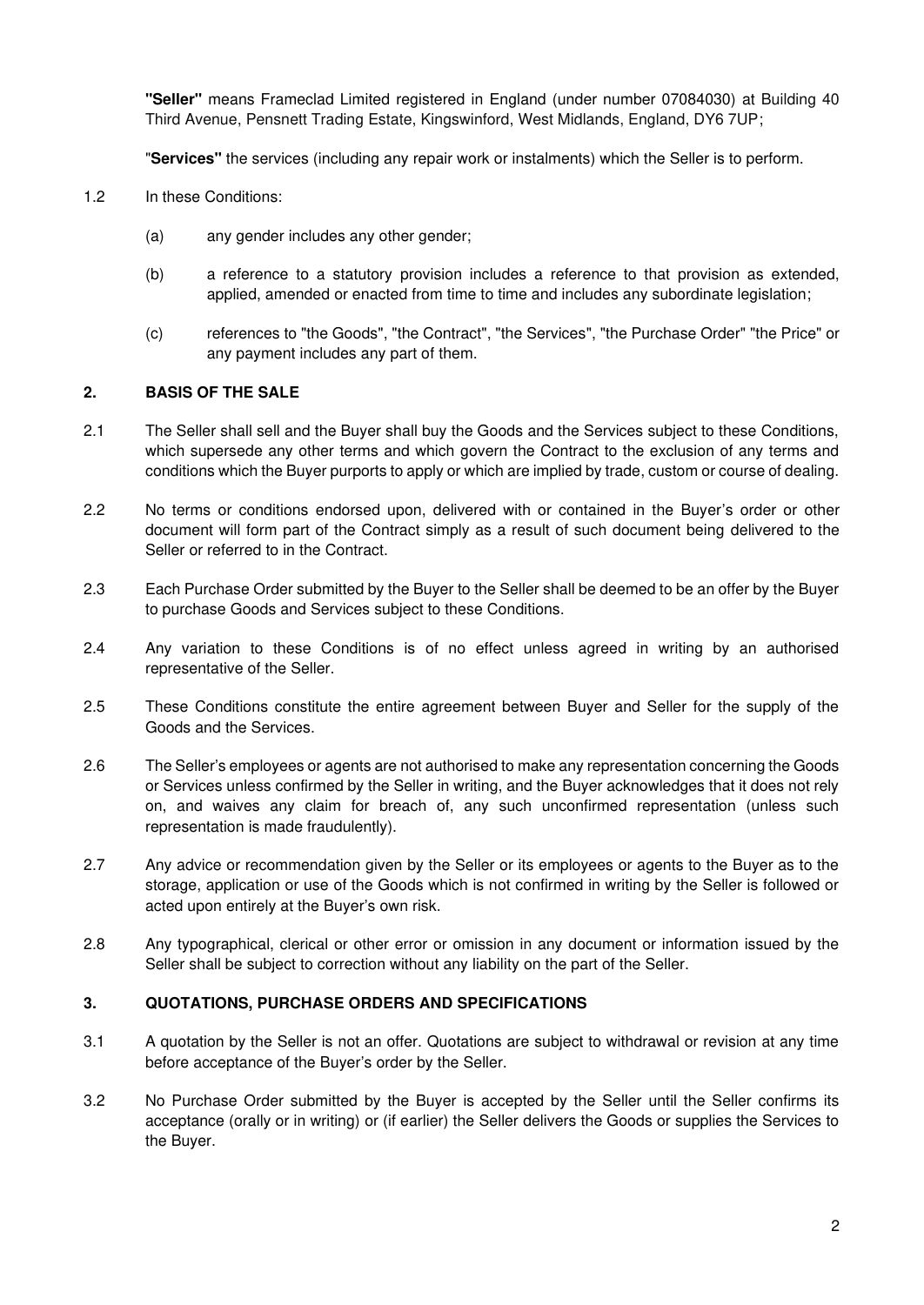- 3.3 The Buyer must ensure that the terms of any Purchase Order (including any specification) are complete and accurate and that it gives to the Seller any necessary information relating to the Goods and Services within a sufficient time to enable the Seller duly to perform the Contract.
- 3.4 Where the Goods are manufactured or where standard goods of the Seller are altered in either case in accordance with information, drawings or instructions supplied by the Buyer;
	- (a) no guarantee or warranty is given by the Seller as to the practicability, efficiency, safety or otherwise of the Goods;
	- (b) the Buyer shall indemnify the Seller against all liability incurred by the Seller as a result of;
		- (i) the Goods infringing any intellectual property right or any statutory provision;
		- (ii) any impracticability, inefficiency, lack of safety or defect in the Goods where any of these is due wholly or partly to faults or omissions in any such information, drawings or instructions;
	- (c) all work (including design drawings) and any idea, invention or improvement made by or on behalf of the Seller pursuant to the Buyer's commission and all intellectual property rights therein (including any design right in a design created by the Seller) belong to the Seller; and
	- (d) the Seller shall not be liable to the Buyer in respect of any loss, damage or claim incurred by or made against the Buyer if any Goods infringe any intellectual property right.
- 3.5 The Seller reserves the right to make any changes in the specification of the Goods or Services which are required for the Goods or Services to conform with any applicable safety or other statutory or EU requirements or which do not materially affect their quality or performance.

# **4. DESCRIPTION**

All descriptions , samples and illustrations issued by the Seller are intended merely to present a general idea of the Goods and Services described and do not form part of the Contract.

# **5. CANCELLATION AND DELAY**

- 5.1 No Purchase Order may be cancelled by the Buyer except with the Seller's written agreement and on terms that the Buyer shall indemnify the Seller against all loss (including loss of profit), costs, (including the cost of all labour and materials used), damages, charges and expenses incurred by the Seller as a result of cancellation.
- 5.2 If the Buyer extends or delays the Contract or fails to take delivery of any Goods at the agreed time or (if no time is agreed) within a reasonable time then the Buyer shall indemnify the Seller against all expense, liability, loss (including loss of profit), costs (including the cost of storage and all labour and materials used), demands, charges or claim or proceedings made against or incurred by the Seller by reason of any default or breach, whether by an act or omission, by the Buyer or any persons or third party employed, engaged or authorised by the Buyer including its servants and/or agents. .
- 5.3 The Seller reserves the right to defer the date of delivery or performance, to cancel the Contract or reduce the volume of Goods ordered without liability to the Buyer if it is prevented from or delayed in carrying on its business by any cause beyond the Seller's reasonable control (which includes Act of God, explosion, flood, tempest, fire or accident, war or threat of war, sabotage, insurrection, civil disturbance or requisition, acts, restrictions, regulations, bye-laws, prohibitions or measures of any kind on the part of any governmental, parliamentary, local or other authority, import or export regulations or embargoes, strikes, lock-outs or other industrial actions or trade disputes (whether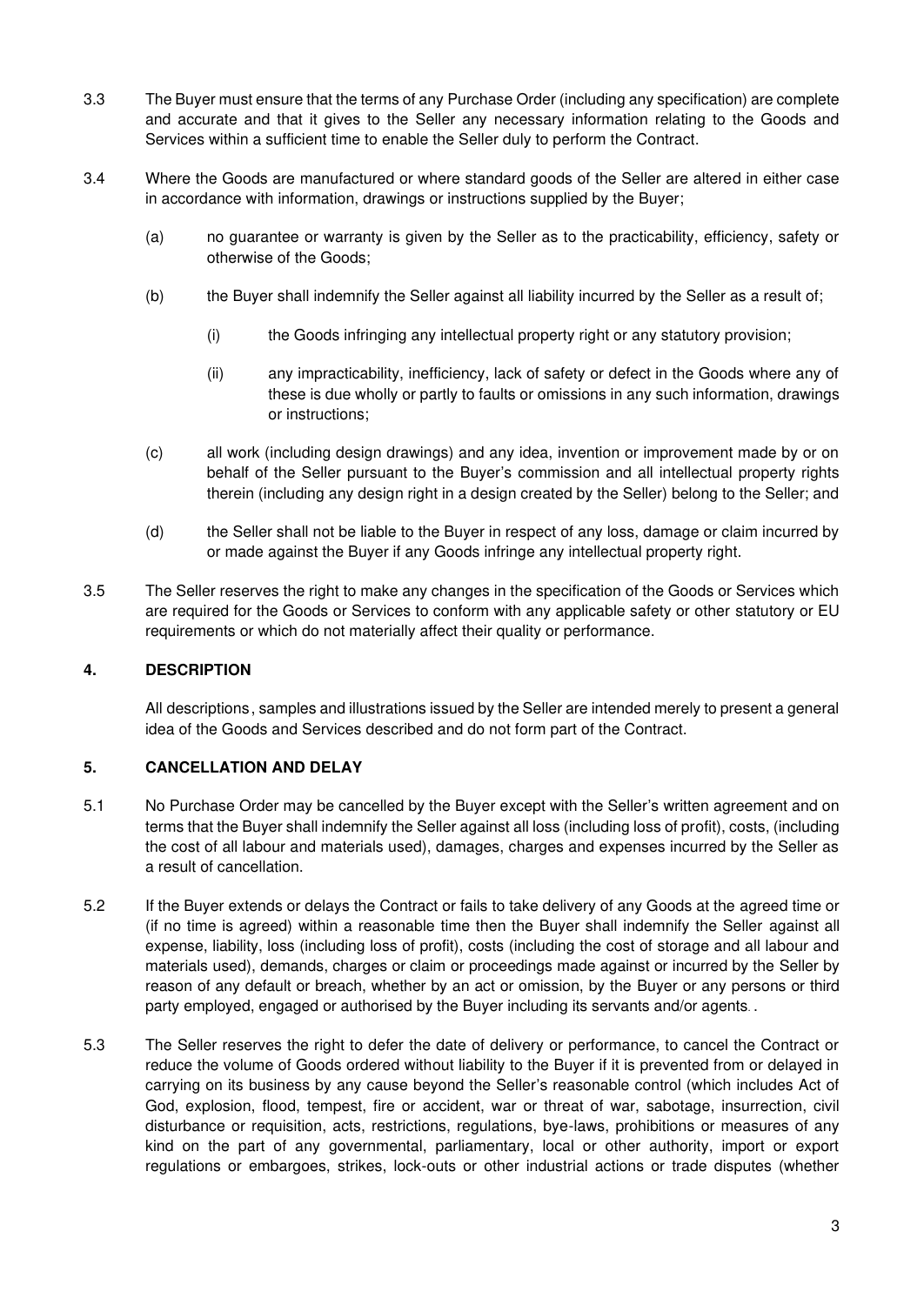involving employees of the Seller or of a third party), difficulties in obtaining raw materials, labour, fuel, parts or machinery, power failure or breakdown in machinery). In such circumstances, the Buyer may also give written notice to cancel the Contract if the cause in question continues for a continuous period in excess of (one hundred and eighty) 180 days but in any event shall remain liable to pay for Goods or Services delivered or supplied prior to such cancellation by the Seller or the Buyer.

## **6. COSTS AND PAYMENT**

- 6.1 The Price is exclusive of all Sales Taxes, which the Buyer shall pay at the rate prevailing at the date of the Seller's invoice. The Seller reserves the right at any time before delivery or performance to amend the Price to take into account any variation in cost to the Seller. Any Price quoted by the Seller is exclusive of the cost of delivery to the Buyer (including transport, packaging, insurance and any taxes, duties or surcharges).
- 6.2 Payment of the Price is due within thirty (30) days from the end of the month following invoice date (the "**Due Date**"). Time of payment is of the essence. Payment by the Buyer shall be made without any deduction or set off. For the purposes of these Conditions, payment is received when the Seller receives it in cleared funds.
- 6.3 The Seller reserves the right to claim interest and compensation from the Due Date for debt recovery costs under the Late Payment of Commercial Debts (Interest) Act 1998 and the Late Payment of Commercial Debts Regulations 2002.
- 6.4 Despite any provision allowing credit, payment of the Price is due and payable to the Seller immediately upon cancellation or termination of the Contract.
- 6.5 If the Buyer fails to make any payment on the Due Date then the Price shall be immediately due and payable without demand and the Seller may;
	- (a) cancel the Contract or suspend deliveries or performance to the Buyer; and/or
	- (b) appropriate any payment made by the Buyer to such of the Goods or Services (or the goods or services supplied under any other contract between the Buyer and the Seller) as the Seller thinks fit.
- 6.6 The Seller is entitled to set off sums owed by the Seller to the Buyer against sums owed by the Buyer to the Seller.

### **7. DELIVERY**

- 7.1 Delivery of the Goods shall be within the time agreed and if no time is agreed, within a reasonable time by the Buyer collecting the Goods at the Seller's premises at any time after the Seller has notified the Buyer that the Goods are ready for collection or, if some other place for delivery is agreed by the Seller, by the Seller delivering the Goods to that place at the Buyer's cost. The Seller may make delivery by instalments. Any dates for delivery and/or performance are approximate only and time of delivery and/or performance is not of the essence.
- 7.2 No claim for damage or shortages will be considered unless the Seller is given written notice within seven (7) days after delivery. If no such notice is received by the Seller, the Buyer is deemed to have accepted the Goods. No claim for non-delivery will be considered unless the Seller is given written notice within seven (7) days of the date when the Goods would in the ordinary course of events have been received. Any claim for damage, shortages or non-delivery must also be notified to the carrier by the Buyer in the manner and within the appropriate time limits prescribed by the carrier's terms and conditions. In the event of failure by the Buyer to give the appropriate notices as specified any claim by the Buyer is deemed to have been waived.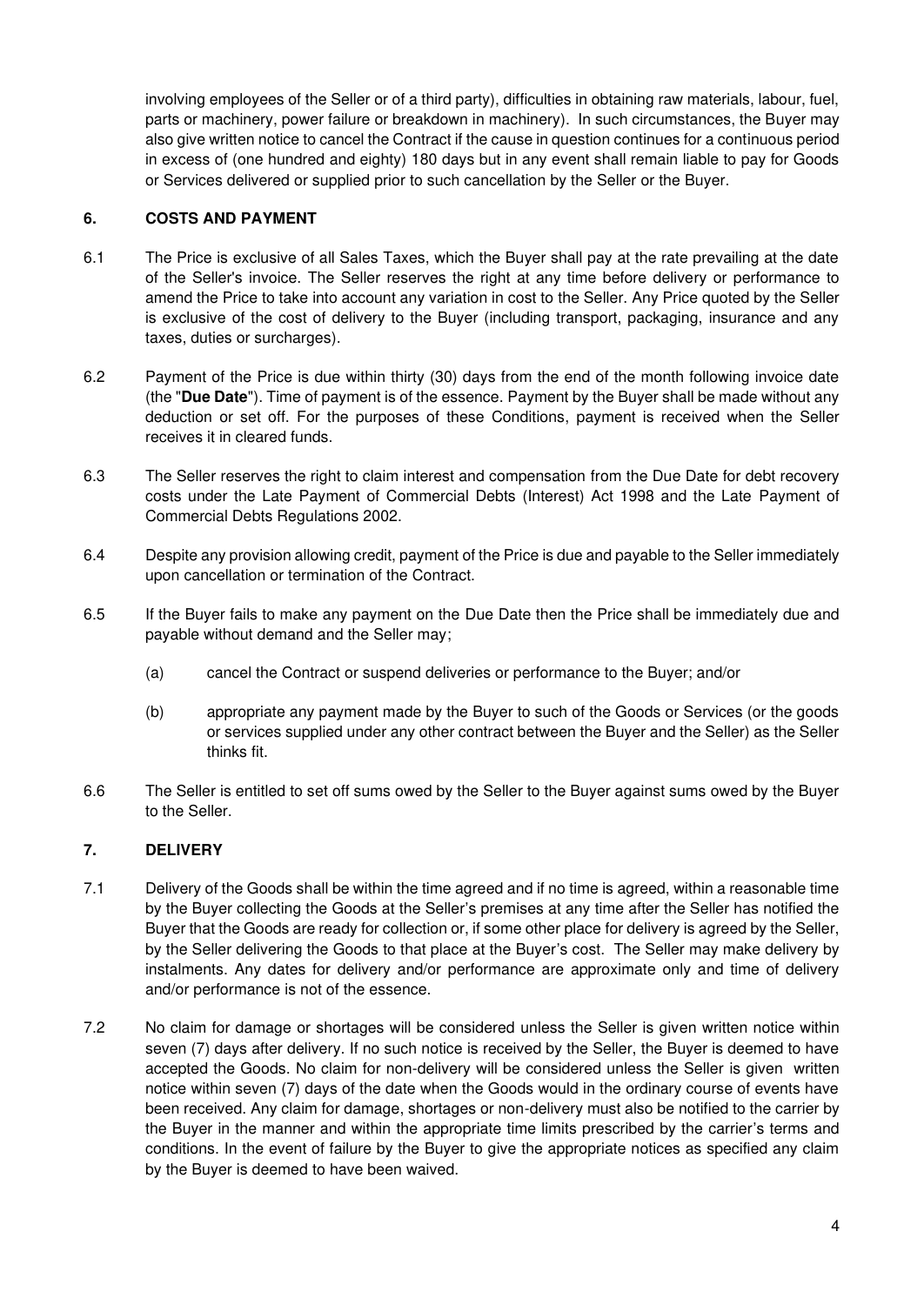- 7.3 Where the Goods are to be delivered or Services are to be performed in instalments, each delivery or performance shall be a separate contract and failure by the Seller to deliver or perform any one or more of the instalments in accordance with these Conditions or any claim by the Buyer in respect of any one or more instalment shall not entitle the Buyer to treat the Contract as a whole as repudiated.
- 7.4 If the Buyer fails to take delivery of the Goods or the Seller is unable to deliver the Goods on time because the Buyer has not provided adequate instructions, documents, licences or authorisations, then the Goods are deemed delivered and the Seller may:
	- (a) store the Goods until actual delivery and charge the Buyer for the reasonable costs (including insurance) of storage; or
	- (b) sell the Goods at the best price readily obtainable and (after deducting all reasonable storage and selling expenses) account to the Buyer for the excess over the price under the Contract or charge the Buyer for any shortfall below the price under the Contract.

## <span id="page-4-2"></span>**8. RISK AND PROPERTY**

- 8.1 The Goods remain the property of the Seller until the full Price has been received by the Seller in cash or cleared funds.
- 8.2 In addition, the Goods remain the property of the Seller until all other sums which are or which become due from the Buyer on any account with the Seller have been received by the Seller in cash or cleared funds.
- 8.3 Irrespective of whether payments received from the Buyer are stated to refer to a particular invoice, the Seller may appropriate such payments to any outstanding invoice.
- <span id="page-4-1"></span>8.4 The Goods are at the risk of the Buyer from the time of delivery.
- <span id="page-4-0"></span>8.5 Until ownership of the Goods passes to the Buyer, the Buyer must:
	- (a) store them at its own cost on its premises separately from any other goods and in a manner which makes them readily identifiable as the goods of the Seller;
	- (b) not destroy, deface or obscure any identifying mark or packaging of the Goods;
	- (c) maintain the Goods in a satisfactory condition insured on the Seller's behalf for their full price against all risks; and
	- (d) hold the proceeds of insurance referred to in condition 8.[5\(c\)](#page-4-0) on trust for the Seller and not mix them with any other money, nor pay the proceeds into an overdrawn account.
- <span id="page-4-3"></span>8.6 During the period following delivery of the Goods and prior to ownership having passed to the Buyer, the Buyer may use or sell the Goods to a bona fide purchaser in the ordinary course of the Buyer's business, subject always to compliance with condition [8.5](#page-4-1) whilst the Goods remain under the control of the Buyer.
- 8.7 The Seller may at any time recover or resell such Goods in respect of which property remains with the Seller under condition [8.1](#page-4-2) or condition 8.2. The Buyer agrees that the Seller shall be entitled by its employees and/or agents to enter any of the premises of the Buyer where the Goods are stored without notice for such purpose and undertakes to procure the right for the Seller, its employees and agents to enter any premises of any third party where the Goods are stored.
- 8.8 If the Goods shall be sold by the Buyer before payment for them has been made, that part of the proceeds of sale which represents or is equivalent to the amount owed by the Buyer to the Seller shall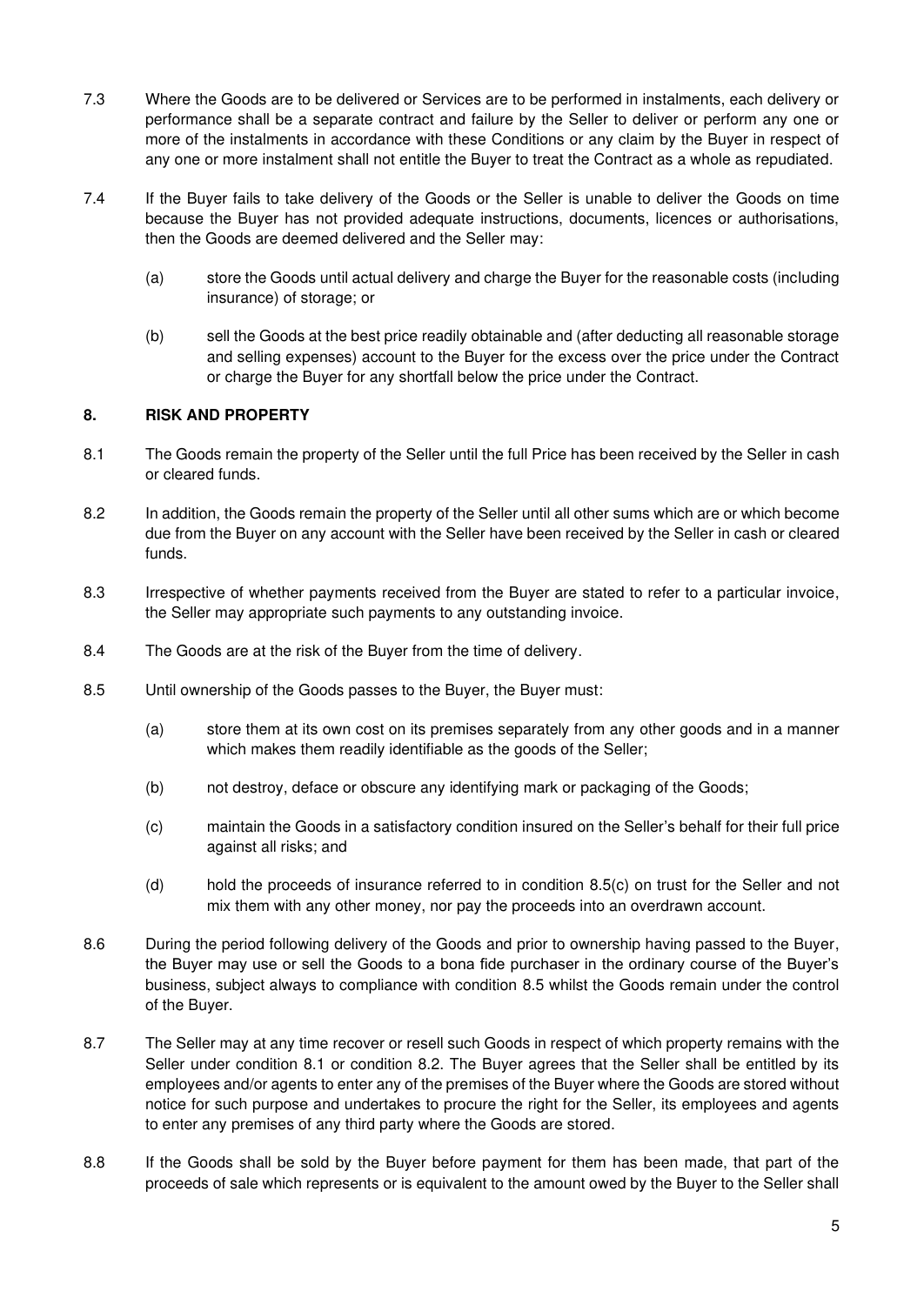be held by the Buyer upon trust for the Seller and shall be paid into a separate bank account designated for that purpose. The Seller shall be entitled to trace the proceeds of any such sale(s) into such bank account (or wherever such proceeds may in fact be located) and the Buyer authorises the Seller to make enquiries of its bankers (or otherwise as appropriate) relating to such proceeds.

8.9 This condition 8 (but not condition [8.6\)](#page-4-3) shall survive expiry or termination of any Contract.

## **9. RESALE OF GOODS**

- 9.1 It is the responsibility of the Buyer to ensure that no marking or label affixed to the Goods referring the user to the Seller's instructions and/or recommendations for use and packaging is removed, tampered with or disfigured in any way.
- 9.2 If any item comprised in the Goods is resold by the Buyer, the Buyer shall;
	- (a) bring to the purchaser's attention all the Seller's instructions and/or recommendations for use which are packed with or appearing on the Goods or which the Seller has notified to the Buyer; and
	- (b) be responsible for providing full and accurate translations in all relevant languages where the Goods go overseas.

## <span id="page-5-0"></span>**10. DEFECTS**

- 10.1 Any claim by the Buyer which is based on any defect in the quality or condition of the Goods or Services or their failure to correspond with specification must (whether or not delivery is refused by the Buyer) be notified to the Seller and the Seller's carriers within seven days from the date of delivery or performance or, where the defect or failure was not apparent on reasonable inspection, within a reasonable time after discovery of the defect or failure.
- 10.2 In no event shall the Buyer be entitled to reject the Goods on the basis of any defect or failure which is so slight that it would be unreasonable for the Buyer to reject them.
- 10.3 If the Buyer does not notify claims in accordance with condition 10.1 then;
	- (a) the Buyer shall not be entitled to reject the Goods and/or Services; and
	- (b) the Seller shall have no liability for such defect or failure; and
	- (c) the Buyer shall be bound to pay the full price for the Goods and/or Services
- 10.4 In the event the Buyer has a valid claim which has been notified to the Seller pursuant to condition [10.1,](#page-5-0) the Seller shall be entitled to repair or replace the Goods or carry out the Services again (or the part or element in question) free of charge or, at the Seller's option, refund to the Buyer the price of the Goods or Services (or a proportionate part of the price), but the Seller shall have no further liability to the Buyer.
- 10.5 If the Buyer is entitled to reject the Goods because all or part of the Goods are defective, the Buyer must reject all of the Goods and cannot keep some of the Goods and reject the remainder.

### **11. LIMITATION OF LIABILITY**

### **THE BUYER'S ATTENTION IS PARTICULARLY DRAWN TO THIS CONDITION**

11.1 The following sets out the entire liability of the Seller (including any liability for the acts or omissions of its employees, agents or subcontractors) to the Buyer in respect of any breach of these Conditions,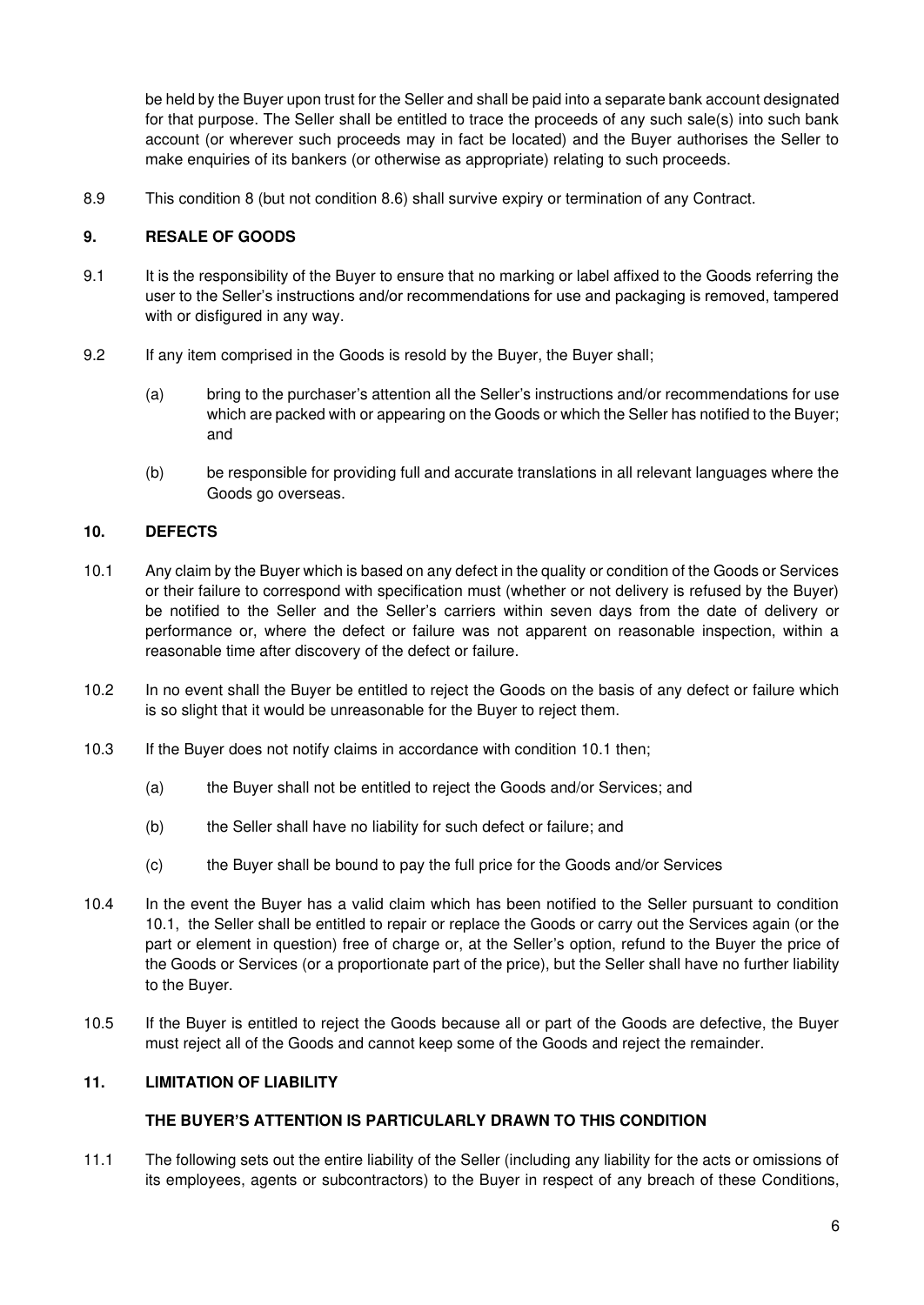any representation or statement made or act or omission relating to or done in connection with the Contract and in respect of any contemplated performance or lack of performance including negligence and other tortious liability.

- 11.2 All warranties, conditions or other terms implied by statute, common law, trade usage or otherwise are excluded to the fullest extent permitted by law but this exclusion does not apply to any implied condition that the Seller has or will have the right to sell the Goods when the property is to pass.
- <span id="page-6-0"></span>11.3 Nothing in these Conditions excludes or limits the Seller's liability for death or personal injury caused by the Seller's negligence or for fraudulent misrepresentation or excludes or limits any other liability to the extent such liability may not be excluded or limited as a matter of law.
- 11.4 Subject to conditions 11.2 and [11.3:](#page-6-0)
	- (a) the Seller shall not be liable to the Buyer for:
		- (i) any loss of profit, loss of production, depletion of goodwill; and
		- (ii) any indirect loss, damage, costs or expenses whatsoever

in each case which arise out of or in connection with the Contract or its contemplated performance of lack of performance; and

11.5 Subject to condition 11.2 and 11.3 the Seller's total liability in contract, tort (including negligence or breach of statutory duty), misrepresentation or otherwise, arising in connection with the performance or contemplated performance or lack of performance of the Contract shall be limited to the contract price.

## **12. TERMINATION**

- 12.1 The Seller shall be entitled to terminate immediately upon the happening of any one or more of the following in any jurisdiction;
	- (a) the Buyer becomes Insolvent; or
	- (b) the Buyer ceases or threatens to cease to trade; or
	- (c) the Buyer is in breach of the Contract and the matter is not resolved within (7) days of written notice being issued to the Buyer setting out the particulars of the breach and requiring it to be.
- 12.2 Termination of the Contract shall not affect rights and duties accrued before termination and in particular shall not affect the Seller's rights contained in condition 8. However, the Buyer's rights contained in that condition shall immediately terminate.

### **13. HEALTH AND SAFETY**

The Buyer agrees to:

- (a) pay due regard to all information supplied by the Seller relating to the use of the Goods necessary to ensure the Goods will be safe and without risk to health at all times when they are being set, used, cleaned or maintained by any person at work;
- (b) comply with the General Product Safety Regulations 2005 if and to the extent that they are applicable to the Goods;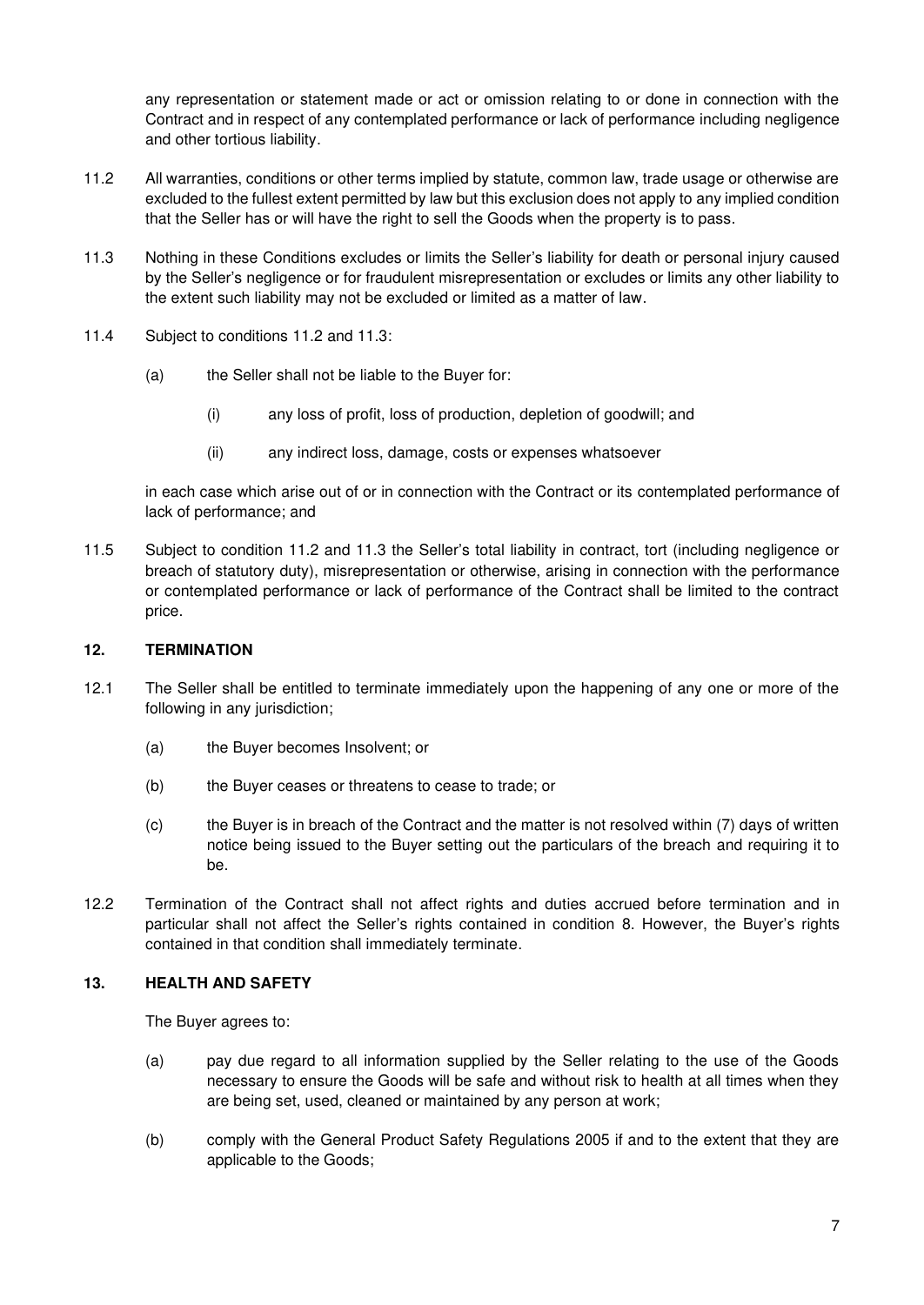- (c) indemnify the Seller in respect of any and all claims arising from the Goods being unsafe as a result of the Buyer's activities;
- (d) monitor the safety of the Goods, to pass on to the Seller information as to the risks of the Goods and to co-operate in any action the Seller decides to take to avoid those risks; and
- (e) to keep records of the customers to whom the Goods are sold and to provide the Seller with copies of them as and when requested.

#### **14. LIEN**

The Seller shall have a general lien (together with a power of sale) on all property owned by the Buyer in the Seller's possession in satisfaction of any payment due or owing from the Buyer on any account.

#### **15. ASSIGNMENT**

- 15.1 The Seller may assign or subcontract the Contract or any part of it and may dispose of or deal in any manner with any of its rights or beneficial interests under it.
- 15.2 The Buyer may not assign the Contract or dispose of or deal in any manner with any of its rights or beneficial interests under it.

#### **16. MISCELLANEOUS**

- 16.1 Clause headings are included for convenience only and shall not affect the interpretation of the Contract.
- 16.2 In the event there is any discrepancy or conflict in or between any Contract and these Conditions, these Conditions shall take precedence over any other terms and conditions unless otherwise agreed in writing between the Parties.
- 16.3 Each right or remedy of the Seller under the Contract is without prejudice to any other right or remedy of the Seller, whether or not under the Contract.
- 16.4 If any provision of the Contract (including any provision of condition 8) is found by any competent authority to be invalid, unenforceable or unreasonable, it shall be severed from the remainder of the Contract which shall continue in full force and effect
- 16.5 Failure or delay by the Seller in enforcing or partially enforcing any provision of the Contract is not a waiver of any of its rights under the Contract.
- 16.6 Any waiver by the Seller of any breach by the Buyer is not a waiver of any subsequent breach.
- 16.7 Any notice to be given by either party to the other under these Conditions must be in writing addressed to that other party at its registered office or principal place of business or such other address as may have been notified for these purposes.
- 16.8 Any notices required to be given in the Contract shall be in writing (and in the event of notice to the Contractor, marked for the attention of the Commercial Director) and delivered by special or recorded delivery post to the address of the relevant Party set out in the Contract or such other address as either Party may notify to the other, for that purpose from time to time. Notices delivered by special or recorded delivery post shall be deemed served at the time of delivery.
- 16.9 A person who is not a party to the Contract has no rights under the Contracts (Rights of Third Parties) Act 1999 to enforce any term of the Contract.